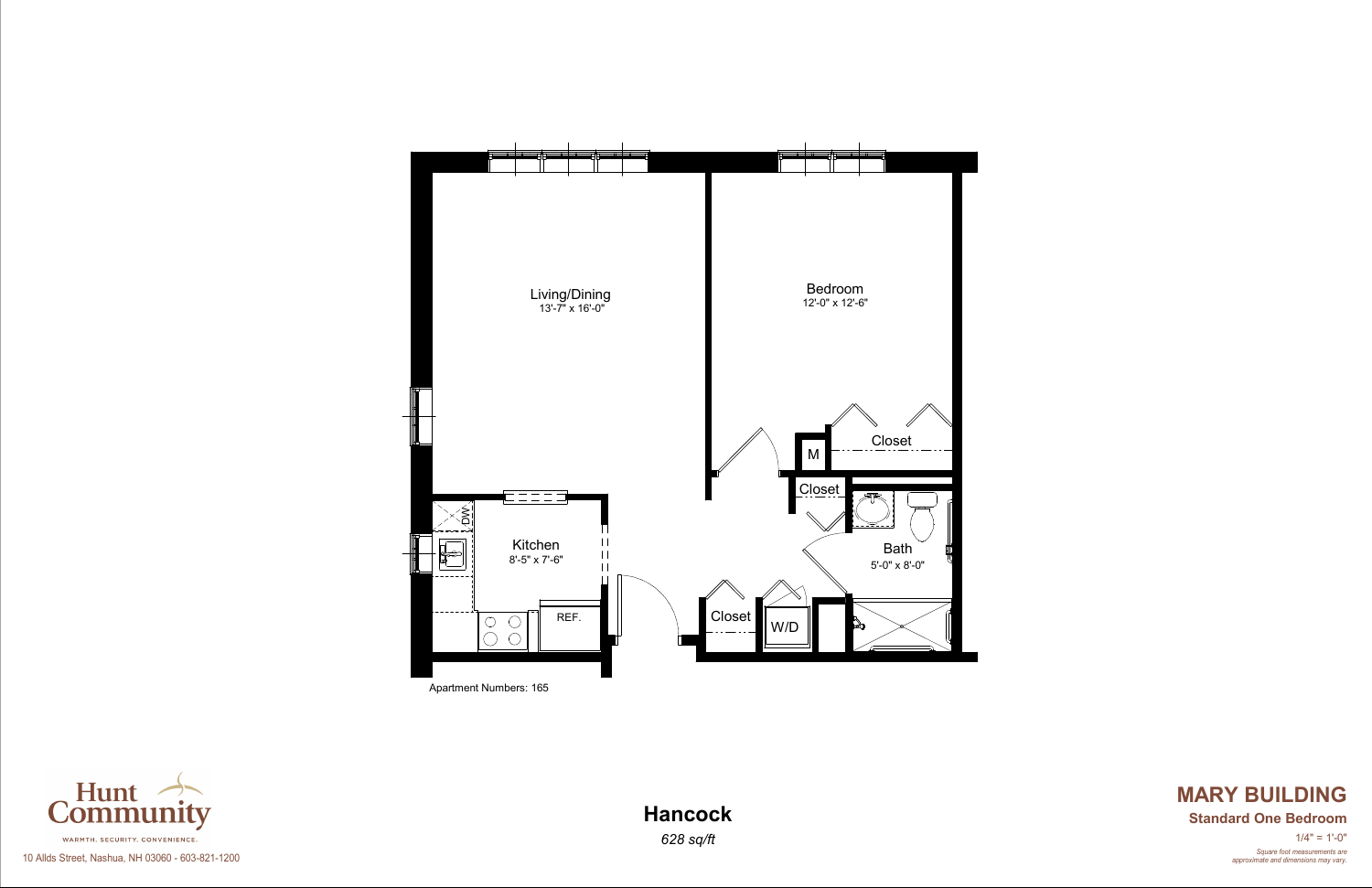Apartment Numbers: 151, 155, 163 and 253





*Square foot measurements are approximate and dimensions may vary.*  $1/4" = 1'-0"$ 

# **MARY BUILDING Hancock Standard One Bedroom**

10 Allds Street, Nashua, NH 03060 - 603-821-1200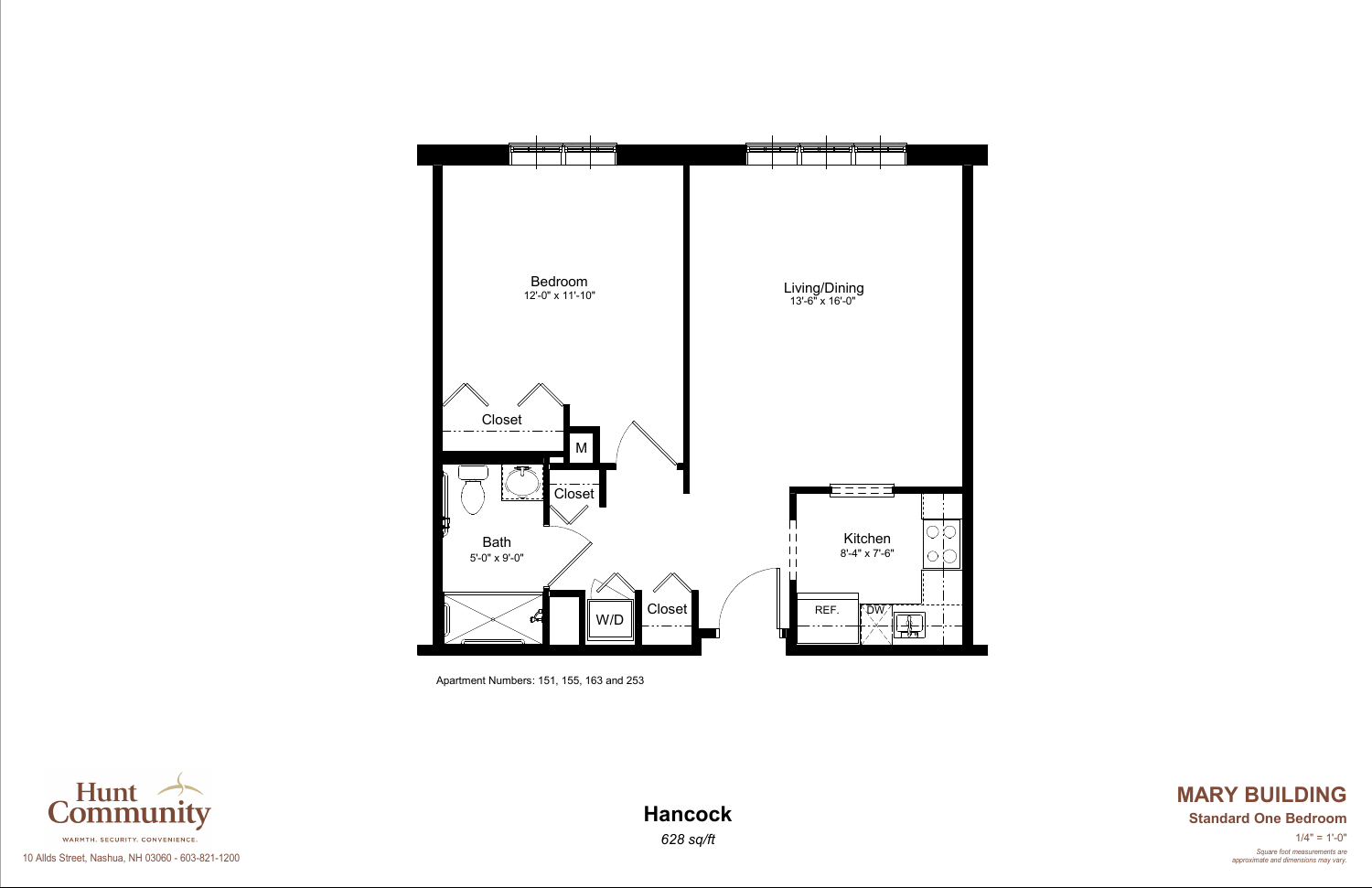

Apartment Numbers: 153



*Square foot measurements are approximate and dimensions may vary.*  $1/4" = 1'-0"$ 

# **MARY BUILDING Hancock Standard One Bedroom**

10 Allds Street, Nashua, NH 03060 - 603-821-1200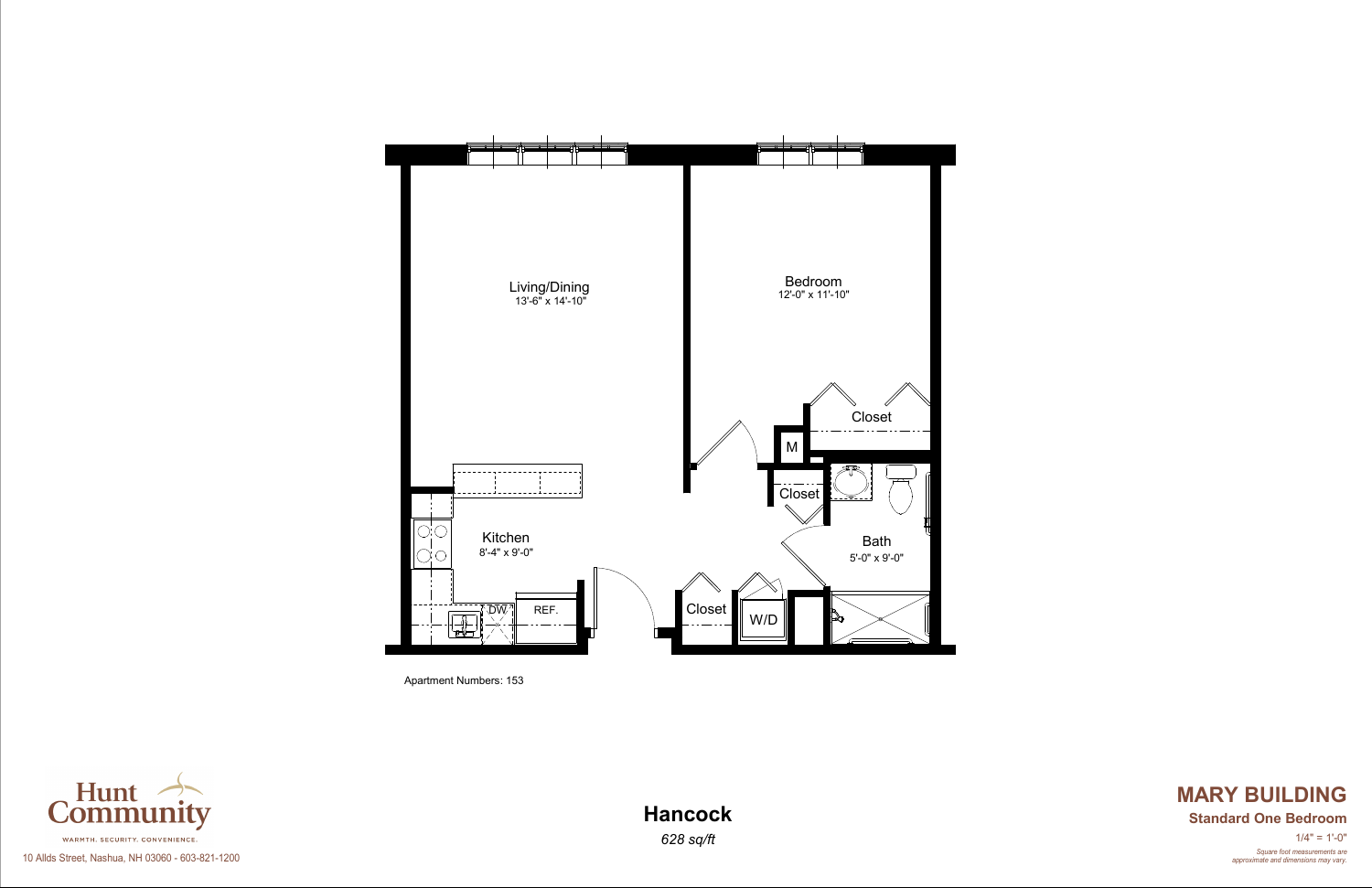Apartment Numbers: 251





*Square foot measurements are approximate and dimensions may vary.*  $1/4" = 1'-0"$ 

# **MARY BUILDING Hancock Standard One Bedroom**

10 Allds Street, Nashua, NH 03060 - 603-821-1200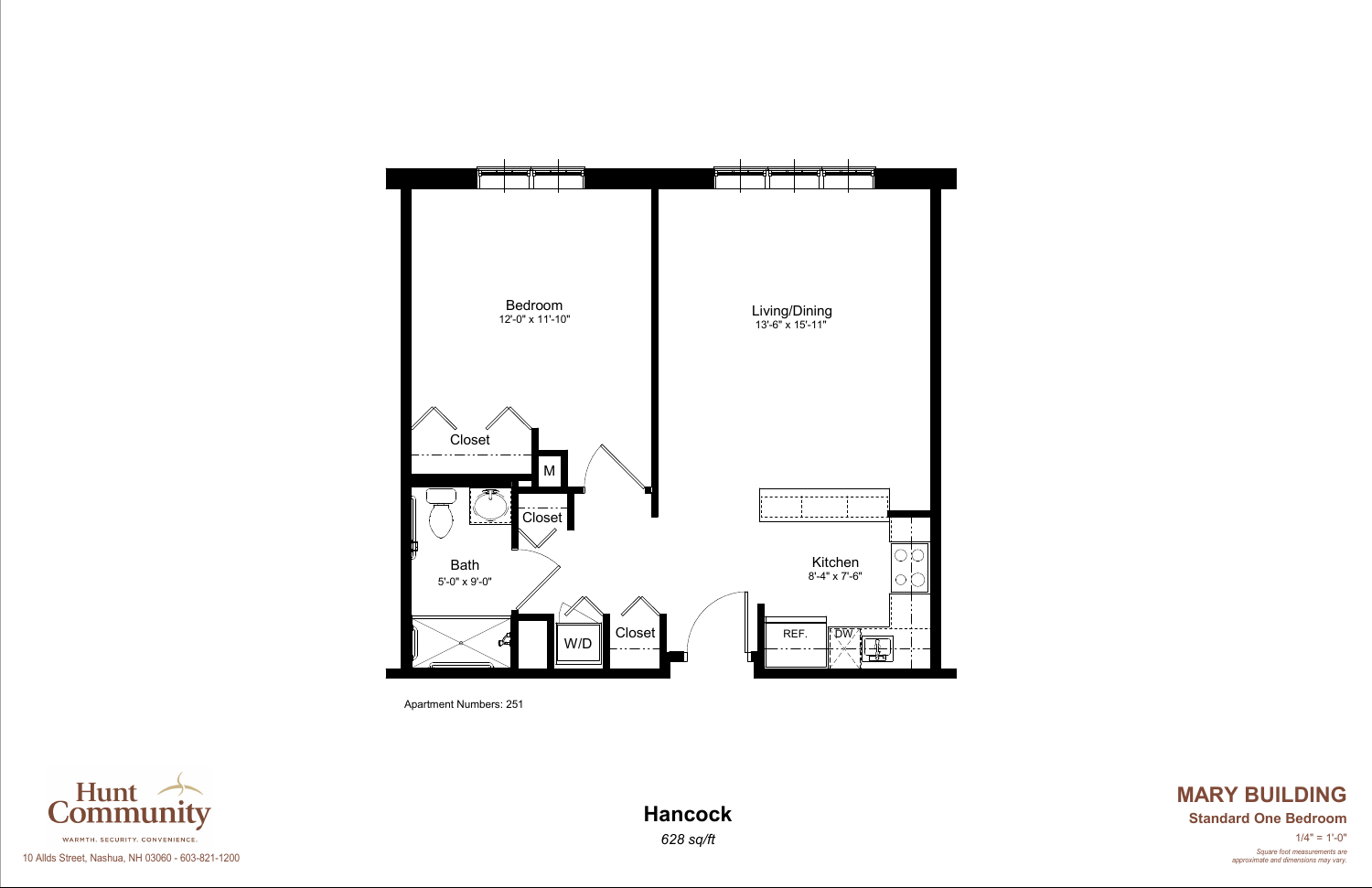Apartment Numbers: 255 and 271





*Square foot measurements are approximate and dimensions may vary.*  $1/4" = 1'-0"$ 

# **MARY BUILDING Hancock Standard One Bedroom**

10 Allds Street, Nashua, NH 03060 - 603-821-1200